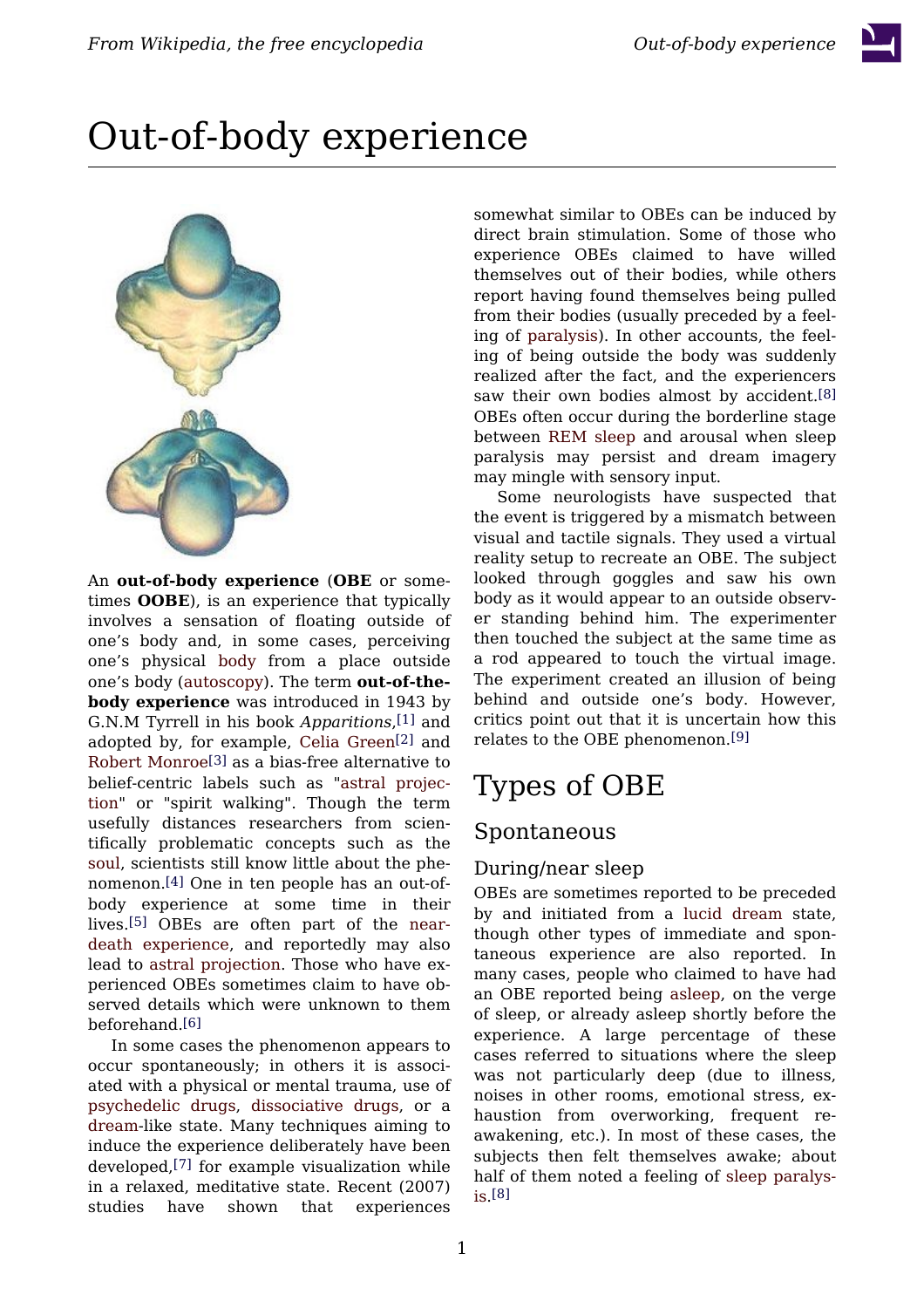### Near-death experiences

Another form of spontaneous OBE is the near death experience (NDE). Some subjects report having had an OBE at times of severe physical trauma such as near-drownings or major surgery. In the case of motor vehicle accidents, they are able to recall the accident as if observing it from a location outside the vehicle.

#### Other

Along the same lines as an NDE, in some cases, extreme physical effort can induce an OBE. For example, one running in a marathon could overwork themselves and feel "extraordinarily weightless" and actually see themselves from above. Many times this is related to dehydration.

### Induced

Consciously controlled and pre-meditated OBE methods (examples of which are widely available in many popular books on the sub- $ject[10][11][12][13][14])$  $ject[10][11][12][13][14])$  $ject[10][11][12][13][14])$  $ject[10][11][12][13][14])$  $ject[10][11][12][13][14])$  $ject[10][11][12][13][14])$  $ject[10][11][12][13][14])$ —are also reported. Some people have attempted to develop techniques to induce OBEs.

### Mental induction

• Falling asleep physically without losing [wakefulness](/wiki/Wakefulness). The "Mind Awake, Body Asleep" state is widely suggested as a cause of OBEs, voluntary and otherwise. [Thomas Edison](/wiki/Thomas_Edison) used this state to tackle problems while working on his inventions. He would rest a silver dollar on his head while sitting with a metal bucket in a chair. As he drifted off, the coin would noisily fall into the bucket, restoring some of his alertness.[\[15\]](#page-7-0) OBE pioneer [Sylvan](/wiki/Sylvan_Muldoon) [Muldoon](/wiki/Sylvan_Muldoon) more simply used a forearm held perpendicular in bed as the falling object.[\[16\]](#page-7-1) [Salvador Dali](/wiki/Salvador_Dali) was said to use a similar ["paranoiac-critical"](/wiki/Paranoiac-critical) method to gain odd visions which inspired his paintings. Deliberately teetering between awake and asleep states is known to cause spontaneous trance episodes at the onset of sleep which are ultimately helpful when attempting to induce an OBE, as reported by [Robert Monroe](/wiki/Robert_Monroe) and Robert Peterson. By moving deeper and deeper into relaxation, one eventually encounters a 'slipping' feeling if the mind is still alert. This slipping is reported to feel like leaving the physical body. Some consider

progressive relaxation a passive form of [sensory deprivation](/wiki/Sensory_deprivation).

- Waking up mentally but not physically. This related technique is typically achieved through the practice of [lucid](/wiki/Lucid_dreaming) [dreaming.](/wiki/Lucid_dreaming) Once inside a lucid dream, the dreamer either shifts the subject matter of the dream in an OBE direction or banishes the dream imagery completely, in doing so gaining access to the underlying state of [sleep paralysis](/wiki/Sleep_paralysis) ideal for visualization of separation from the body.
- Deep trance, [meditation](/wiki/Meditation) and [visualization](/wiki/Visualization). The types of visualizations vary; some common imageries used include climbing a rope to "pull out" of one's body, floating out of one's body, getting shot out of a cannon, and other similar approaches. This technique is considered hard to use for people who cannot properly relax. One example of such a technique is the popular [Golden Dawn](/wiki/Hermetic_Order_of_the_Golden_Dawn) "Body of Light" Technique.<sup>[\[17\]](#page-7-2)</sup>

### Mechanical induction

- [Brainwave synchronization](/wiki/Brainwave_synchronization) via audio/ visual stimulation. [Binaural beats](/wiki/Binaural_beats) can be used to induce specific [brain wave](/wiki/Brain_wave) frequencies,[\[18\]](#page-7-3) notably those predominant in various mind awake/body asleep states. Binaural induction of the "body asleep" theta [brain wave](/wiki/Brain_wave) frequencies characteristic of dreaming [REM sleep](/wiki/Rapid_eye_movement_sleep) was observed as effective by the [Monroe Institute](/wiki/Monroe_Institute) (and corroborated by others). Simultaneous introduction of "mind awake" beta frequencies (detectable in the brains of normal, relaxed awakened individuals) was also observed as constructive. Another popular technology uses sinusoidal wave pulses to achieve similar results, and the drumming accompanying native American religious ceremonies is also believed to have heightened receptivity to "other worlds" through brainwave entrainment mechanisms.
- Magnetic stimulation of the brain, as with the [God helmet](/wiki/God_helmet) developed by Michael Persinger.[\[3\]](http://www.shaktitechnology.com/)
- Electrical stimulation of the [brain,](/wiki/Brain) particularly the [temporoparietal junction](/wiki/Temporoparietal_junction) (See below).
- [Sensory deprivation](/wiki/Sensory_deprivation). This approach aims to encourage intense disorientation by removal of space and time references.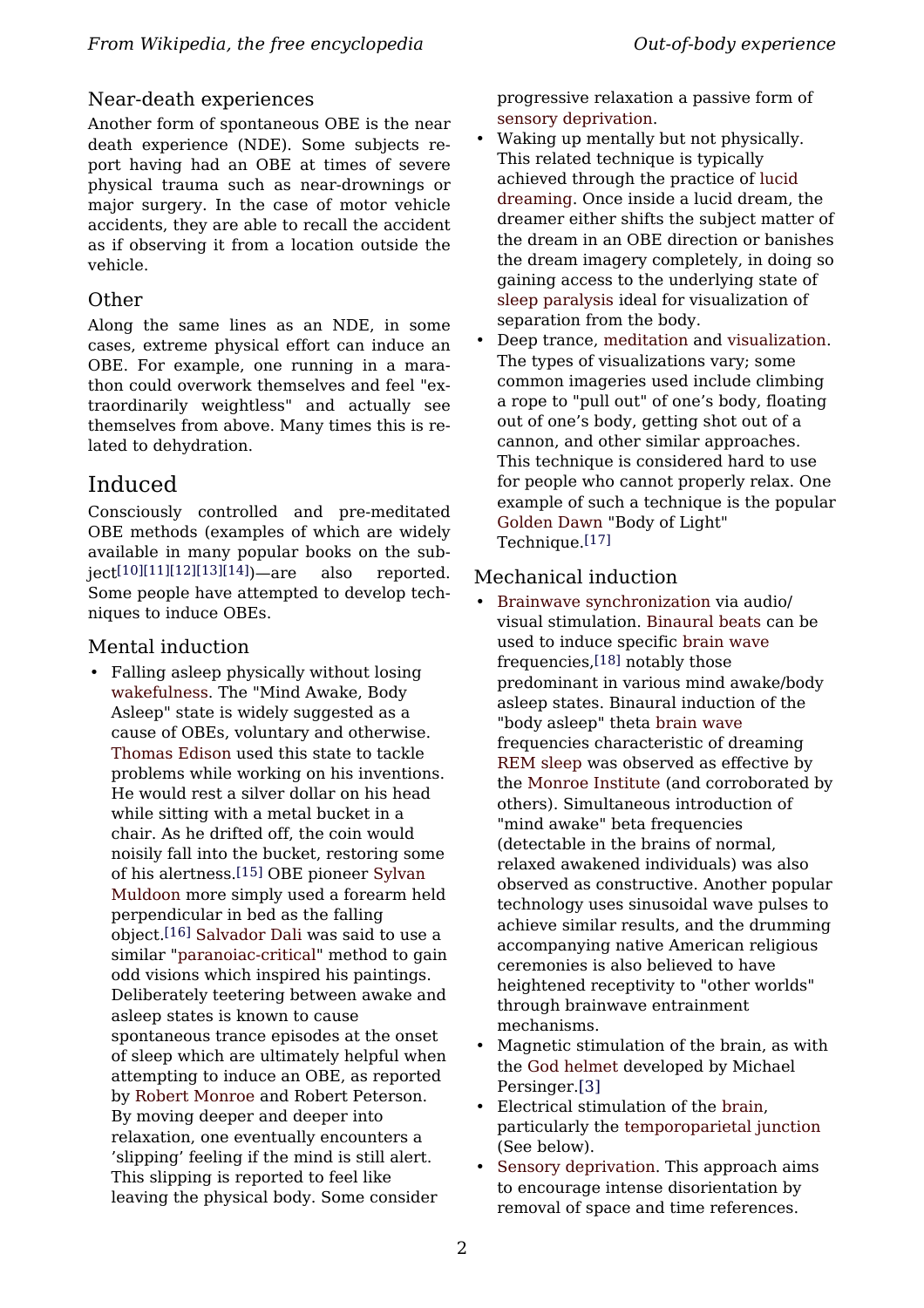Flotation tanks or pink noise played through headphones are often employed for this purpose. OBEs have been reported by those practicing sense-depriving forms of [BDSM](/wiki/BDSM) such as extreme bondage ([mummification\)](/wiki/Mummification_(BDSM)).

• [Sensory overload,](/wiki/Sensory_overload) the opposite of [Sensory](/wiki/Sensory_deprivation) [deprivation.](/wiki/Sensory_deprivation) The subject can for instance be rocked for a long time in a specially designed [cradle,](/wiki/Cradle) or submitted to light forms of torture, to cause the brain to shut itself off from all sensory input. Both conditions tend to cause confusion and this disorientation often permits the subject to experience vivid, ethereal outof-body experiences. This tends to happen when the subject believes he or she is in a particular position, whereas his or her actual body is either rocking in a cradle actively, or still lying down. Consciousness suddenly transfers to the mental body.

### Chemical induction

- OBEs induced with [drugs](/wiki/Recreational_drug_use) are sometimes considered to be [hallucinations](/wiki/Hallucination) (i.e., purely subjective), even by those who believe the phenomenon to be objective in general. There are several types of drugs that can initiate an OBE, primarily the [dissociative](/wiki/Dissociative) [hallucinogens](/w/index.php?title=Psychedelics,_dissociatives_and_deleriants&action=edit&redlink=1) such as [ketamine,](/wiki/Ketamine) [dextromethorphan](/wiki/Dextromethorphan) (DM or DXM), and [phencyclidine](/wiki/Phencyclidine) (PCP). It has also been reported under the influence of tryptamine psychedelics including [dimethyltryptamine](/wiki/Dimethyltryptamine) (DMT), and [ayahuasca.](/wiki/Ayahuasca) [Salvia divinorum](/wiki/Salvia_divinorum) has been known to produce symptoms in which the user is said to be able to leave their bodies and travel to many places at once. Many users also claim that they feel as if their "soul" falls out of their body.
- [Methamphetamine](/wiki/Methamphetamine) has also been known to cause OBEs, not in itself but through lack of sleep. It has been reported that it felt like the person was talking above and behind them and, being under the influence of the drug, had no idea what was happening.
- [Galantamine](/wiki/Galantamine) is a [Nootropic](/wiki/Nootropic) that can increase the odds of success when using along with Out-of-body experience or [Lucid dream](/wiki/Lucid_dream) induction technique.[\[19\]](#page-7-4)[\[20\]](#page-7-5)[\[21\]](#page-7-6)

# Phenomenology

### Perceptions of environment

OBEs tend to fall into two types, categorized by Robert [Monroe](/wiki/Robert_Monroe) as Locale 1 and Locale 2 experiences.

In Locale 1 experiences the environment is largely consistent with reality; other common labels for this form are etheric, ethereal or RTZ (Real Time Zone) projections. The onset of this type can be frightening as intense physiological sensations may be perceived, such as electrical tingling, full body vibrations and racing heartbeat. Confusion is common in spontaneous Locale 1 experiences; the person can believe he has awakened (or died) physically and panic can be caused by the realization that limbs appear to be penetrating objects.

Locale 2 experiences are less overtly physical in nature and have much subjective overlap with lucid dreaming. The subject is immersed in unrealistic worlds, modified forms of reality exhibiting physically impossible or inconsistent features. Bright and vivid colours are a common feature of this form. [Robert](/wiki/Robert_Bruce_(author)) Bruce considers this type of OBE to be an [Astral Projection.](/wiki/Astral_Projection)

### Progression



*Artist's depiction of the separation stage. Though motion is perceived, paralysis is still evident.*

An archetypal, classical OBE unfolds through perceptually distinct stages.[\[22\]](#page-7-7)[\[23\]](#page-7-8)

- Withdrawal stage: Conscious interaction with the physical environment ceases. Attention is elsewhere, with sensory inputs going unnoticed; the body is on auto-pilot. [Sleeping](/wiki/Sleeping) is an example of this stage.
- Cataleptic stage: Movement is totally impaired.[\[24\]](#page-7-9) Alternative sensory information may suddenly seem present,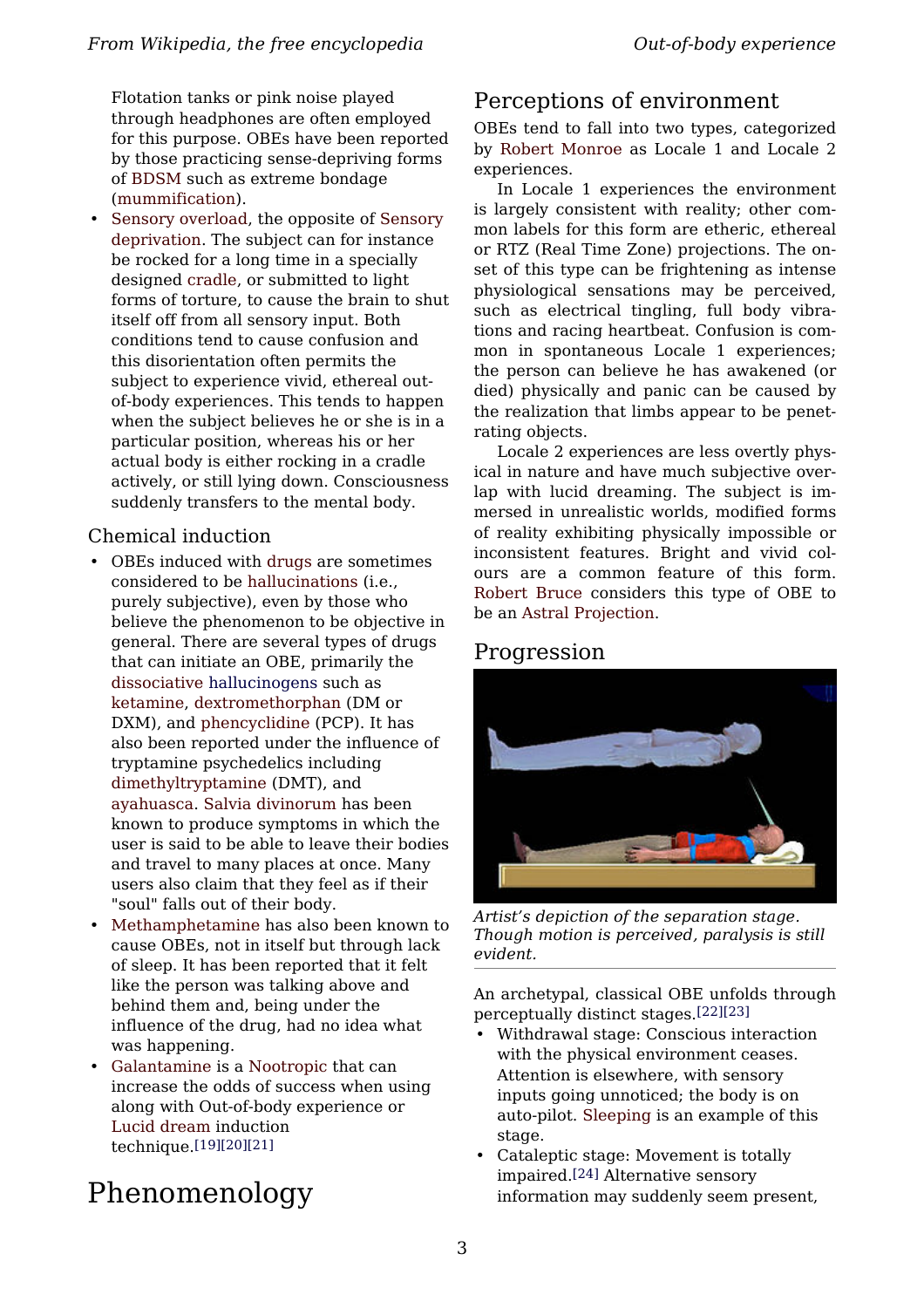such as intense vibrations, noises and sight through closed evelids.<sup>[\[25\]](#page-7-10)</sup>

- Separation stage: With effort, the perceptual viewpoint can be pulled away from the physical body location. Still subject to intense sensation, pull back towards the body obstructs progression.[\[26\]](#page-7-11)[\[27\]](#page-7-12)
- Free movement stage: Beyond a certain radius, movement becomes unimpeded,[\[28\]](#page-7-13) with control increasing markedly. Visual and mental clarity can vary greatly, from barely functional to exceptional.
- Re-entry stage: Perceived need to return increases, leading either to voluntary reversal of separation or extremely fast involuntary snap-back. Alternatively, a transition to waking or sleeping may occur.

In practice, the absence of one or more of the classical stages is not unusual. Some (notably Robert [Monroe](/wiki/Robert_Monroe)) have claimed these stages become considerably less applicable with extreme familiarity with OBE, eventually finding just a deliberate mental shift to the feeling of the state equivalent.[\[29\]](#page-7-14) Monroe likened this to tuning a radio away from one station and towards another, and termed the process "phasing".[\[30\]](#page-7-15)

## End-of-OBE perceptions

The OBE may or may not be followed by other experiences which are self-reported as being "as real" as the OBE feeling; alternatively, the subject may fade into a state selfreported as dreaming, or they may awake completely. The OBE is sometimes ended due to a fearful feeling of getting "too far away" from the body. Many end with a feeling of suddenly "popping" or "snapping" and sometimes a "pulling" back into their bodies; some even report being "sucked back" into physical form. A majority describe the end of the experience by saying "then I woke up". However it's worth noting that even those who describe the experience as something fantastic that occurs during sleep, and who describe the end of the experience by saying "and then I woke up", are very specific in describing the experience as one which was clearly *not* a dream; many described their sense of feeling more awake than they felt when they were normally awake. One

compared the experience to that of lucid dreaming, but said that it was "more real".

## NDE phenomenology

The [phenomenology](/wiki/Phenomenology_(philosophy)) of an [NDE](/wiki/Near-death_experience) usually includes additional physiological, psychological and transcendental factors beyond those of typical OBEs (Parnia, Waller, Yeates & Fenwick, 2001). Near-death experiences may include subjective impressions of being outside the physical body, visions of deceased relatives and religious figures, and transcendence of ego and spatiotemporal boundaries.[\[31\]](#page-7-0) Typically the experience includes such factors as: a sense of being dead; a feeling of peace and painlessness; an out-of-body experience; a tunnel experience (the sense of moving up or through a narrow passageway); encountering people of Light; God-like figures or similar forces; being given a ["Life](/wiki/Life_review) re[view](/wiki/Life_review)", and a reluctance to return to life.[\[32\]](#page-7-16)

# Studies of OBEs

The first extensive scientific study of OBEs was made by Celia [Green](/wiki/Celia_Green) (1968).[\[33\]](#page-7-2) She collected written, first-hand accounts from a total of 400 subjects, recruited by means of appeals in the mainstream media, and followed up by questionnaire. Her purpose was to provide a [taxonomy](/wiki/Taxonomy) of the different types of OBE, viewed simply as an anomalous perceptual experience or [hallucination,](/wiki/Hallucination) while leaving open the question of whether some of the cases might incorporate information derived by [extrasensory perception.](/wiki/Extrasensory_perception)

Previous collections of cases had been made by Dr Robert Crookall; however, he had approached the subject from a spiritualistic position, and collected his cases predominantly from spiritualist newspapers such as the Psychic News, which appears to have biased his results in various ways. For example, the majority of his subjects reported seeing a [cord](/wiki/Silver_cord) connecting the physical body and its observing counterpart; whereas Green found that less than 4% of her subjects noticed anything of this sort, and some 80% reported feeling they were a "disembodied consciousness", with no external body at all.

### Neurology and OBE-like experiences

There are several possible physiological explanations for parts of the OBE. Experiences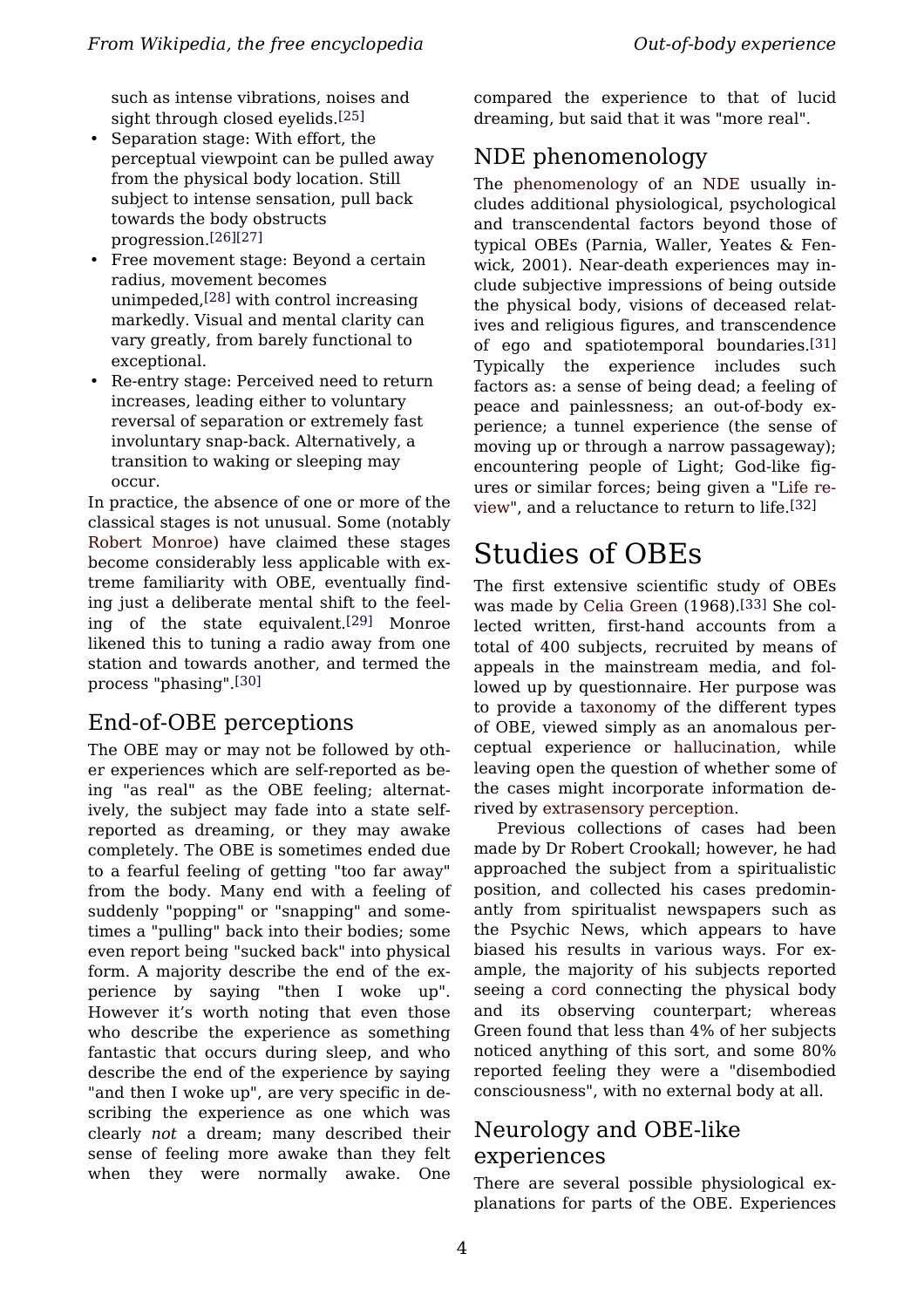have been induced by stimulation of the brain and by using cameras to fool the mind into thinking that the body is somewhere it is not. The OBE has been reproduced through stimulation of the posterior part of the right superior temporal gyrus in a patient.[\[34\]](#page-7-17) [Positron-emission](/wiki/Positron-emission_tomography) tomography was also used in this study to identify brain regions affected by this stimulation.

English psychologist Susan [Blackmore](/wiki/Susan_Blackmore) suggests that an OBE begins when a person loses contact with sensory input from the body while remaining conscious. The person retains the illusion of having a body, but that perception is no longer derived from the senses. The perceived world may resemble the world he or she generally inhabits while awake, but this perception does not come from the senses either. The vivid body and world is made by our brain's ability to create fully convincing realms, even in the absence of sensory information. This process is witnessed by each of us every night in our dreams, though OBEs are claimed to be far more vivid than even a [lucid dream](/wiki/Lucid_dream).

Irwin[\[35\]](#page-7-18) pointed out that OBEs appear to occur under conditions of either very high or very low [arousal.](/wiki/Arousal) For example, Green[\[36\]](#page-7-19) found that three quarters of a group of 176 subjects reporting a single OBE were lying down at the time of the experience, and of these 12% considered they had been asleep when it started. By contrast, a substantial minority of her cases occurred under conditions of maximum arousal, such as a rockclimbing fall, a traffic accident, or childbirth. McCreery[\[37\]](#page-7-6)[\[38\]](#page-7-20) has suggested that this paradox may be explained by reference to the fact that sleep can supervene as a reaction to extreme stress or hyper-arousal.[\[39\]](#page-7-21) He proposes that OBEs under both conditions, relaxation and hyper-arousal, represent a form of "waking dream", or the intrusion of Stage 1 [sleep](/wiki/Sleep) processes into waking consciousness.

### Van Lommel studies

The first clinical study of near death [experi](/wiki/Near_death_experiences)[ences](/wiki/Near_death_experiences) (NDE's) in [cardiac](/wiki/Cardiac_arrest) arrest patients was by Pim van Lommel and his team (The [Lan](/wiki/The_Lancet)[cet](/wiki/The_Lancet), 2001),[\[40\]](#page-7-22) a cardiologist from the Netherlands. Of 344 patients who were successfully resuscitated after suffering cardiac arrest, approximately 18% experienced "classic" NDE's, which included [out-of-body](/wiki/Out-of-body_experiences) experi[ences.](/wiki/Out-of-body_experiences) The patients remembered details of their conditions during their cardiac arrest

despite being clinically dead with flatlined brain stem activity. Van Lommel concluded that his findings supported the theory that [consciousness](/wiki/Consciousness) continued despite lack of neuronal activity in the brain. Van Lommel conjectured that continuity of consiousness may be achievable if the brain acted as a receiver for the information generated by memories and consciousness, which existed indpendently of the brain, just as radio, television and internet information existed independently of the instruments that received it.[\[41\]](#page-7-23)

The skeptic, Michael [Shermer'](/wiki/Michael_Shermer)s interpretation of Van Lommel's study,[\[42\]](#page-7-24) as demonstrating that the mind was not separate from the brain was criticised by Jay [Ingram](/wiki/Jay_Ingram) of the Canadian Discovery Channel, who commented: "[Shermer's] use of this study to bolster his point is bogus. He could have said, 'The authors think there's a mystery, but I choose to interpret their findings differently'. But he didn't. I find that very disappointing."[\[43\]](#page-7-13)

### Olaf Blanke studies

Research by Olaf Blanke in Switzerland found that it is possible to reliably elicit experiences somewhat similar to the OBE by stimulating regions of the brain called the right temporal-parietal junction (TPJ; a region where the [temporal](/wiki/Temporal_lobe) lobe and [parietal](/wiki/Parietal_lobe) [lobe](/wiki/Parietal_lobe) of the brain come together). Blanke and his collaborators in Switzerland have explored the neural basis of OBEs by showing that they are reliably associated with [lesions](/wiki/Lesions) in the right TPJ region<sup>[\[44\]](#page-7-25)</sup> and that they can be reliably elicited with electrical stimulation of this region in a patient with epilepsy.[\[45\]](#page-7-14) These elicited experiences may include perceptions of transformations of the patient's arm and legs (complex somatosensory responses) and whole-body displacements (vestibular responses).[\[46\]](#page-7-26)[\[47\]](#page-8-0)

In neurologically normal subjects, Blanke and colleagues then showed that the conscious experience of the self and body being in the same location depends on [multisensory](/wiki/Multisensory_integration) [integration](/wiki/Multisensory_integration) in the TPJ. Using [event-related](/wiki/Event-related_potential) [potentials](/wiki/Event-related_potential), Blanke and colleagues showed the selective activation of the TPJ 330–400 ms after stimulus onset when healthy volunteers imagined themselves in the position and visual perspective that generally are reported by people experiencing spontaneous OBEs. [Transcranial](/wiki/Transcranial_magnetic_stimulation) magnetic stimulation in the same subjects impaired mental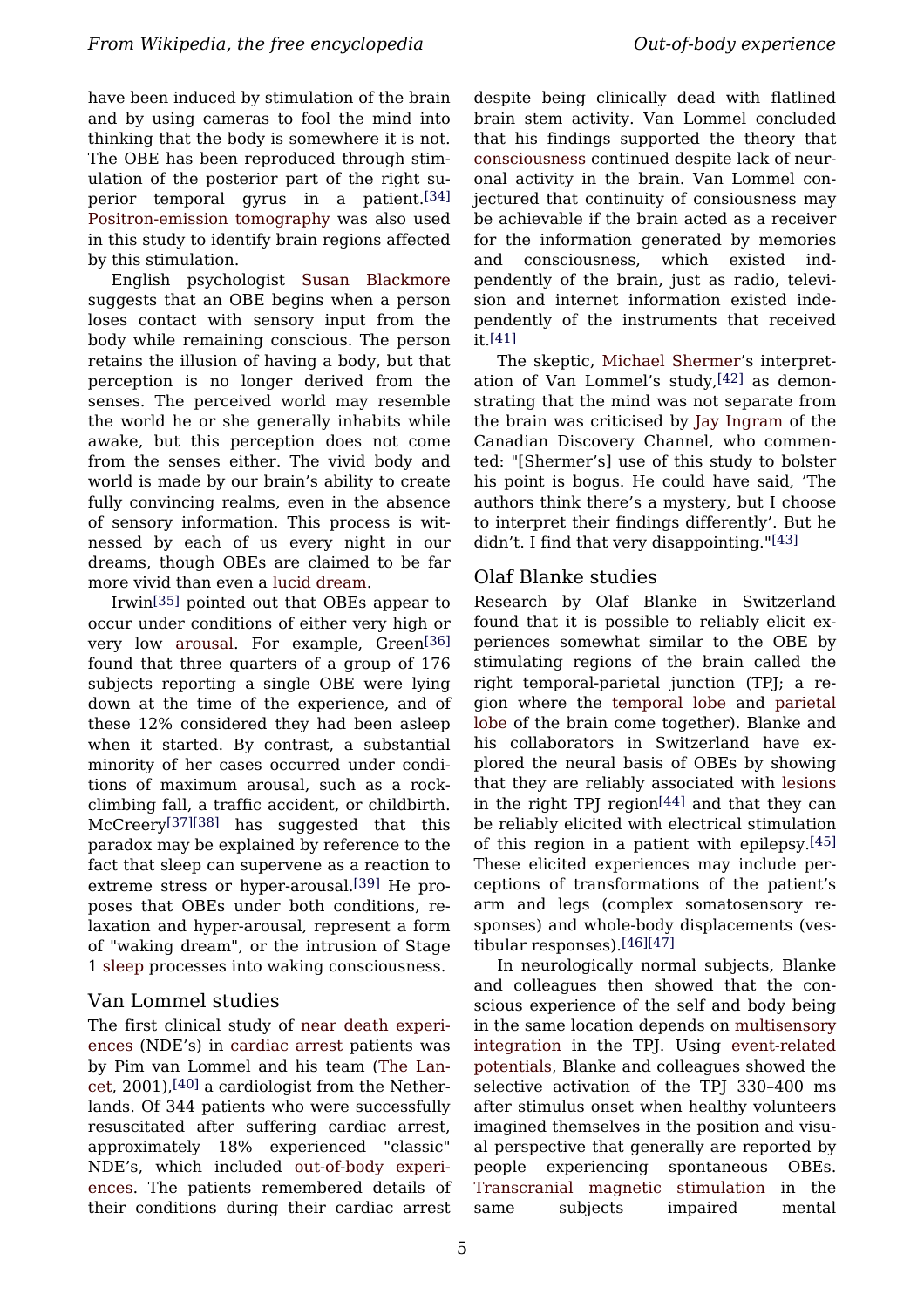transformation of the participant's own body. No such effects were found with stimulation of another site or for imagined spatial transformations of external objects, suggesting the selective implication of the TPJ in mental imagery of one's own body.[\[48\]](#page-8-1) In a follow up study, Arzy et al. showed that the location and timing of brain activation depended on whether mental imagery is performed with mentally embodied or disembodied self location. When subjects performed mental imagery with an embodied location, there was increased activation of a region called the "extrastriate body area" (EBA), but when subjects performed mental imagery with a disembodied location, as reported in OBEs, there was increased activation in the region of the TPJ. This leads Arzy et al. to argue that "these data show that distributed brain activity at the EBA and TPJ as well as their timing are crucial for the coding of the self as embodied and as spatially situated within the human body."[\[49\]](#page-8-2)

Blanke and colleagues thus propose that the right temporal-parietal junction is important for the sense of spatial location of the self, and that when these normal processes go awry, an OBE arises.[\[50\]](#page-8-3)

In August 2007 Blanke's lab published research in *Science* demonstrating that conflicting visual-somatosensory input in [vir](/wiki/Virtual_reality)tual [reality](/wiki/Virtual_reality) could disrupt the spatial unity between the self and the body. During multisensory conflict, participants felt as if a virtual body seen in front of them was their own body and mislocalized themselves toward the virtual body, to a position outside their bodily borders. This indicates that spatial unity and bodily self-consciousness can be studied experimentally and is based on multisensory and cognitive processing of bodily information.[\[51\]](#page-8-4)

### Michael Persinger studies

Michael [Persinger](/wiki/Michael_Persinger) has undertaken similar research to Olaf Blanke using magnetic stimulation applied to the right [temporal](/wiki/Temporal_lobe) lobe of the brain, which is known to be involved in visuo-spatial functions, multi-sensory integration and the construction of the sense of the body in space.[\[52\]](#page-8-5) Persinger's research also found evidence for objective neural difference between periods of remote [viewing](/wiki/Remote_viewing) in two individuals thought to have psychic abilities. Persinger undertook his research on Sean Harribance and Ingo [Swann,](/wiki/Ingo_Swann) a

renowned remote viewer who has taken part in numerous studies.[\[53\]](#page-8-6) Examination of Harribance showed enhanced [EEG](/wiki/Electroencephalography) activity within the alpha band (8–12 Hz) over Harribance's right parieto-occipital region, consistent with neuropsychological evidence of early brain trauma in these regions. In a second study, Ingo Swann was asked to draw images of pictures hidden in envelopes in another room. Individuals with no knowledge of the nature of the study rated Swann's comments and drawings as congruent with the remotely viewed stimulus at better than chance levels. Additionally, on trials in which Swann was correct, the duration of 7 Hz (alpha band) [paroxysmal](/wiki/Paroxysmal) discharges over the right [occipital](/wiki/Occipital_lobe) lobe was longer. Subsequent anatomical [MRI](/wiki/MRI) examination showed anomalous subcortical white [matter](/wiki/White_matter) signals focused in the perieto-occipital interface of the right hemisphere that were not expected for his age or history.

### Ehrsson study

In August 2007 Henrik [Ehrsson,](/w/index.php?title=Henrik_Ehrsson&action=edit&redlink=1) then at the Institute of Neurology at [University](/wiki/University_College_of_London) College of [London](/wiki/University_College_of_London) (now at the [Karolinska](/wiki/Karolinska_Institute) Institute in Sweden) published research in *[Science](/wiki/Science_(magazine))* demonstrating the first experimental method that, according to the scientist's claims in the publication, *induced* an out-of-body experience in healthy participants.[\[54\]](#page-8-7) The experiment was conducted in the following way:

*The study participant sits in a chair wearing a pair of head-mounted video displays. These have two small screens over each eye, which show a live film recorded by two video cameras placed beside each other two metres behind the participant's head. The image from the left video camera is presented on the left-eye display and the image from the right camera on the right-eye display. The participant sees these as one "stereoscopic" (3D) image, so they see their own back displayed from the perspective of someone sitting behind them. The researcher then stands just beside the participant (in their view) and uses two plastic rods to simultaneously touch the participant's actual chest out-of-view and the chest of the illusory body, moving this second rod towards where*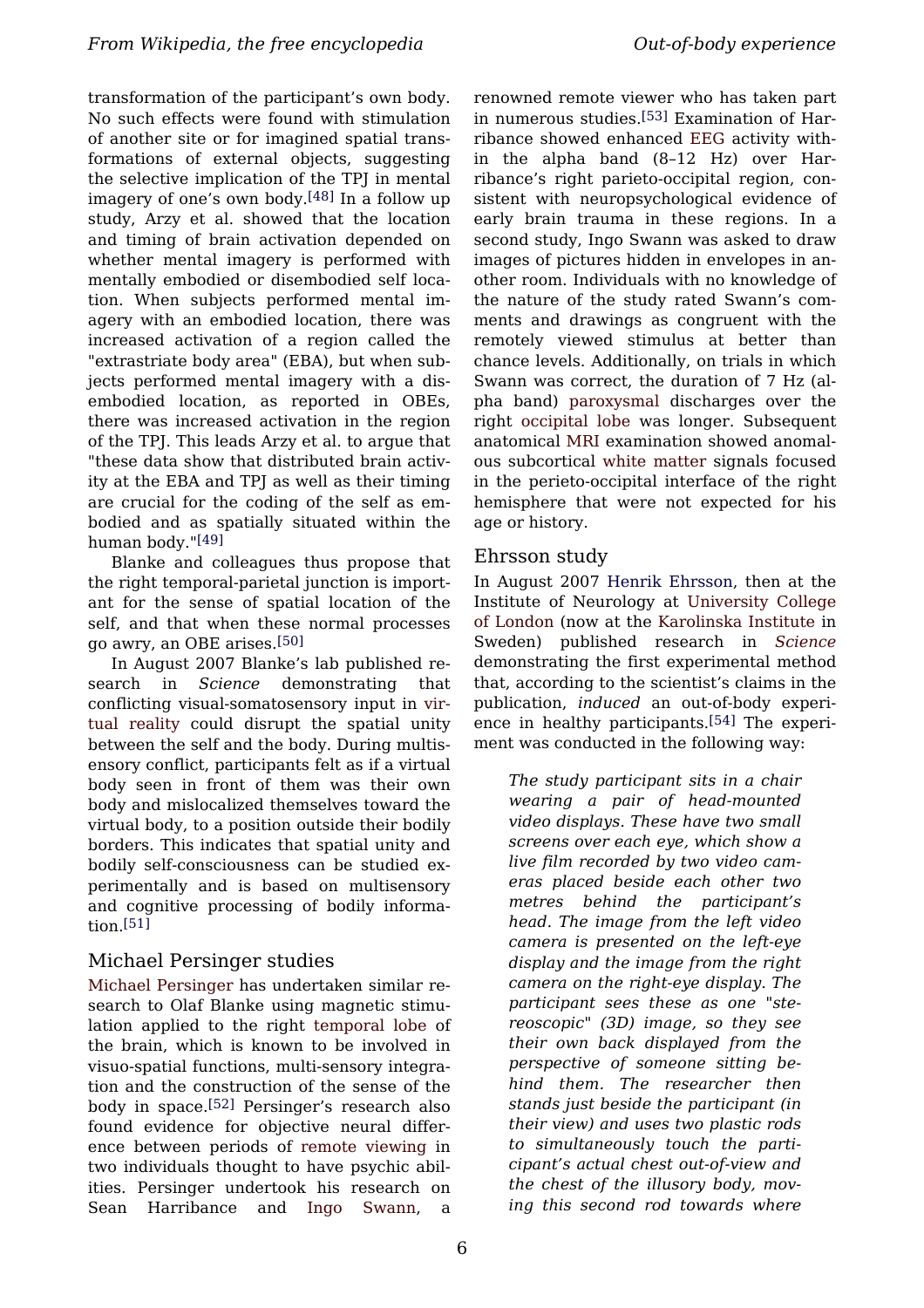*the illusory chest would be located, just below the camera's view. The participants confirmed that they had experienced sitting behind their physical body and looking at it from that location.[\[55\]](#page-8-8)*

The experiment fits a three-point definition of the out-of-body experience (OBE). The OBE as reported in spontaneous cases can be phenomenologically more complex as commented in *Slate*[\[56\]](#page-8-9) and elsewhere.[\[57\]](#page-8-10)

### <span id="page-6-0"></span>Dr. Sam Parnia – University of Southampton study

<span id="page-6-3"></span><span id="page-6-2"></span><span id="page-6-1"></span>In the fall of 2008, 25 UK and US hospitals began participation in a 3 year study, co-ordinated by Dr. Sam Parnia and [Southampton](/wiki/Southampton_University) [University](/wiki/Southampton_University). Following on the work of [Van](/w/index.php?title=Van_Lommel&action=edit&redlink=1) [Lommel](/w/index.php?title=Van_Lommel&action=edit&redlink=1) in the Netherlands, the study aims to examine near-death [experiences](/wiki/Near-death_experiences) in 1,500 [car](/wiki/Cardiac_arrest)diac [arrest](/wiki/Cardiac_arrest) survivors and so determine whether people without a heartbeat or brain activity can have documentable out-of-body experiences.[\[58\]](#page-8-11)

# <span id="page-6-4"></span>Astral projection

<span id="page-6-6"></span><span id="page-6-5"></span>Astral projection is a [paranormal](/wiki/Paranormal) interpretation of **out-of-body experience** that assumes the existence of one or more non-physical planes of existence and an associated body beyond the physical. Commonly such planes are called *astral, [etheric](/wiki/Etheric_body)*, or *[spiritual](/wiki/Spirituality)*. Astral projection is often experienced as the [spirit](/wiki/Soul) or [astral](/wiki/Astral_body) body leaving the [physical](/wiki/Human_anatomy) body to travel in the spirit [world](/wiki/Spirit_world) or [astral](/wiki/Astral_plane) [plane.](/wiki/Astral_plane) [\[59\]](#page-8-0)

<span id="page-6-10"></span><span id="page-6-9"></span><span id="page-6-8"></span><span id="page-6-7"></span>Evidence for objective reality of projection on to the etheric plane (a near-copy of the physical plane) is sometimes suggested when people, such as patients during surgery, describe OBEs in which they see or hear events or objects outside their sensory range (for instance, Pam [Reynolds](/wiki/Pam_Reynolds) reported experiencing an OBE during brain surgery and described a surgical instrument she had not seen previously, as well as conversation that occurred while she was under anethesia).[\[60\]](#page-8-12)

<span id="page-6-12"></span><span id="page-6-11"></span>Skeptics such as Susan [Blackmore](/wiki/Susan_Blackmore) have disputed whether anything leaves the body during an OBE.[\[61\]](#page-8-13)

## <span id="page-6-13"></span>See also

• [Lucid dreaming](/wiki/Lucid_dreaming)

- [Alice in Wonderland syndrome](/wiki/Alice_in_Wonderland_syndrome)
- [Dissociation](/wiki/Dissociation)
- [Depersonalization](/wiki/Depersonalization)
- [Depersonalization disorder](/wiki/Depersonalization_disorder)
- [Hallucinations in the sane](/wiki/Hallucinations_in_the_sane)
- [Hypnagogia](/wiki/Hypnagogia)
- [Macropsia](/wiki/Macropsia)
- [Nightmare](/wiki/Nightmare)
- [Galantamine](/wiki/Galantamine)
- **[Bilocation](/wiki/Bilocation)**

## Notes

- [1] G.N.M. Tyrrell, *Apparitions*, Gerald Duckworth and Co. Ltd, London, 1943, pp. 149.
- [2] C.E. Green, *Out-of-the-body Experiences*, Hamish Hamilton, London, 1968.
- [3] *Journeys Out of the Body*, 1971, Robert Monroe, [ISBN 0-385-00861-9](/wiki/Special:BookSources/0385008619)
- [4] [BBC NEWS | UK | Magazine | Out-of](http://news.bbc.co.uk/2/hi/uk_news/magazine/4271018.stm)[body or all in the mind?](http://news.bbc.co.uk/2/hi/uk_news/magazine/4271018.stm)
- [5] [http://www.sciencedaily.com/releases/](http://www.sciencedaily.com/releases/2007/08/070823141057.htm) [2007/08/070823141057.htm](http://www.sciencedaily.com/releases/2007/08/070823141057.htm) ScienceDaily (Aug. 24, 2007)First Out-ofbody Experience Induced In Laboratory Setting
- [6] [http://www.near-death.com/experiences/](http://www.near-death.com/experiences/evidence01.html) [evidence01.html](http://www.near-death.com/experiences/evidence01.html) *People Have NDEs While Brain Dead* Retrieved Sept 21, 2007
- [7] Bruce, Robert (1999) Astral Dynamics: A NEW Approach to Out-of-Body Experiences [ISBN 1-57174-143-7](/wiki/Special:BookSources/1571741437), Chapters 15–22
- [8] ^ [SOBEs](http://www.oberf.org/sobe_stories.htm)
- [9] [BBC NEWS | Health | Out-of-body](http://news.bbc.co.uk/2/hi/health/6960612.stm) [experience recreated](http://news.bbc.co.uk/2/hi/health/6960612.stm)
- [10]Mastering Astral Projection: 90-Day Guide To Out-Of-Body Experience, Robert Bruce & Brian Mercer, [ISBN](/wiki/Special:BookSources/0738704679) [0-7387-0467-9](/wiki/Special:BookSources/0738704679)
- [11] Out-of-Body Experiences: How to Have Them and What to Expect, Robert Peterson and Charles Tart, [ISBN](/wiki/Special:BookSources/1571740570) [1571740570](/wiki/Special:BookSources/1571740570)
- [12]The Projection Of The Astral Body, Sylvan Muldoon and Hereward Carrington, [ISBN 978-0877280699](/wiki/Special:BookSources/9780877280699)
- [13] Adventures Beyond the Body: How to Experience Out-of-Body Travel, William Buhlman, [ISBN 978-0062513717](/wiki/Special:BookSources/9780062513717)
- [14] Out-of-Body Exploring: A Beginner's Approach, Preston Dennett, [ISBN](/wiki/Special:BookSources/1571744096) [1571744096](/wiki/Special:BookSources/1571744096)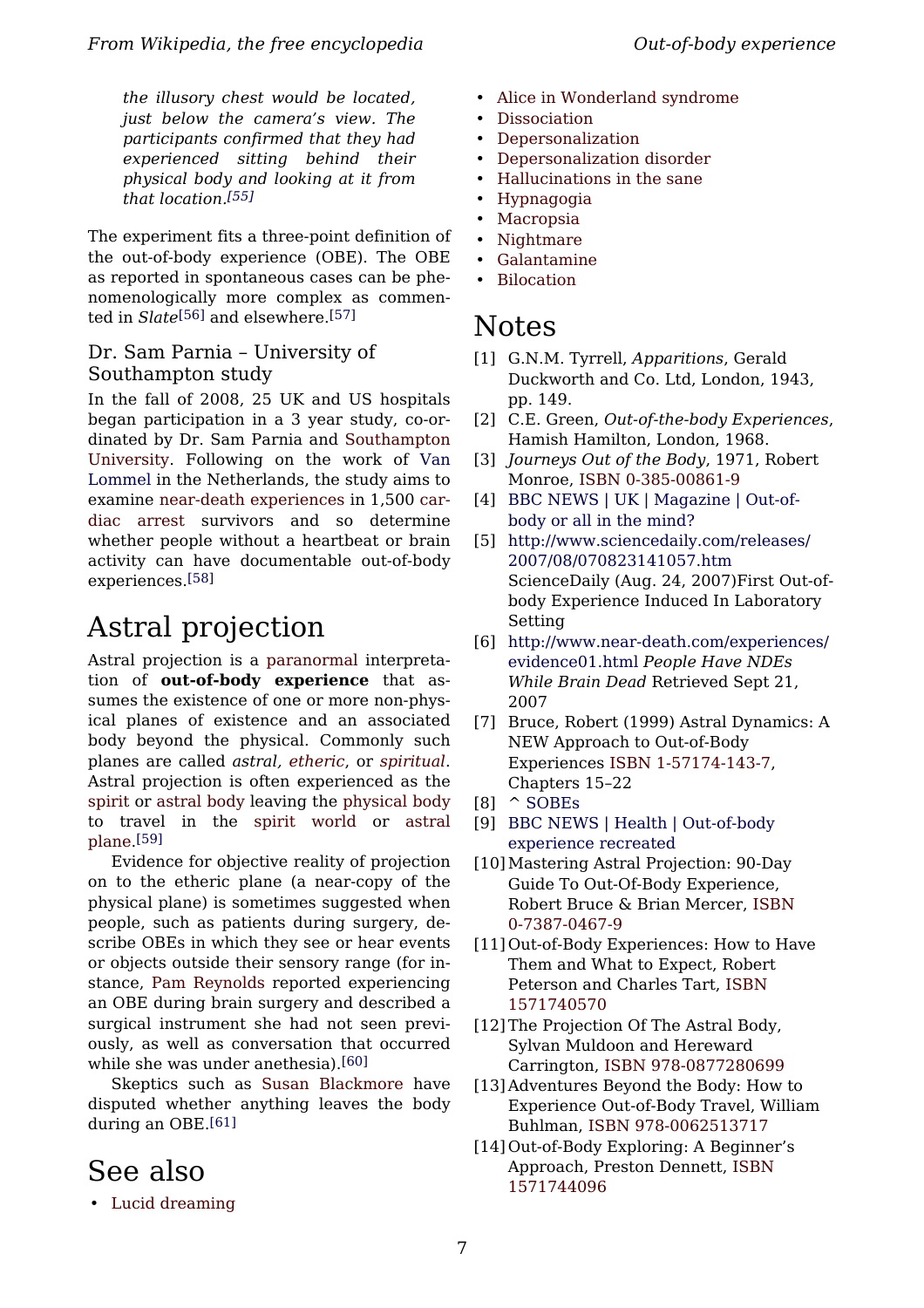- <span id="page-7-0"></span>[15] Pre-Grams of Tomorrow dreams as pathway to a New World Perspective : Forrer, Kurt
- <span id="page-7-16"></span><span id="page-7-1"></span>[16]The Projection Of The Astral Body, Sylvan Muldoon and Hereward Carrington, [ISBN 978-0877280699](/wiki/Special:BookSources/9780877280699)
- <span id="page-7-2"></span>[17] "The Art and Practice of Astral Projection", 1974, Ophiel, [ISBN](/wiki/Special:BookSources/9780877282464) [978-0877282464](/wiki/Special:BookSources/9780877282464)
- <span id="page-7-17"></span><span id="page-7-3"></span>[18] ["\[1\]](http://www.monroeinstitute.com/content.php?content_id=33)". The Effects of Hemi-Sync on Electrocortical Activity, Sadigh and Kozicky
- <span id="page-7-18"></span><span id="page-7-4"></span>[19]*Thomas Yuschak (2006). Advanced Lucid Dreaming (1st ed. ed.). Lulu Enterprises. [ISBN 978-1-4303-0542-2.](/wiki/Special:BookSources/9781430305422)*
- <span id="page-7-19"></span><span id="page-7-5"></span>[20]*Thomas Yuschak (2007). [Pharmacological Induction of Lucid](http://www.advancedld.com/f/Pharmacological_Induction_of_Lucid_Dreams.pdf) [dreams](http://www.advancedld.com/f/Pharmacological_Induction_of_Lucid_Dreams.pdf). [http://www.advancedld.com/f/](http://www.advancedld.com/f/Pharmacological_Induction_of_Lucid_Dreams.pdf)*
- <span id="page-7-6"></span>[21] *["Substances that enhance recall and](http://www.freepatentsonline.com/20040266659.html) [lucidity during dreaming".](http://www.freepatentsonline.com/20040266659.html) Stephen LaBerge - US Patent. [http://www.freepatentsonline.com/](http://www.freepatentsonline.com/20040266659.html) [20040266659.html.](http://www.freepatentsonline.com/20040266659.html) Retrieved on 2007-10-29.*
- <span id="page-7-20"></span><span id="page-7-7"></span>[22] "The Projection of the Astral Body", 1968, Sylvan Muldoon and Hereward Carrington: chapter II, "Sensation and emotion at different stages of exteriorization" subsection
- <span id="page-7-21"></span><span id="page-7-8"></span>[23] "Mastering Astral Projection", 2004, Robert Bruce & Brian Mercer, "Anatomy of an OBE" chapter, pp. 222–5
- <span id="page-7-22"></span><span id="page-7-9"></span>[24] "Astral Dynamics", 1999, Robert Bruce, chapter 6: "Waking Paralysis"
- <span id="page-7-10"></span>[25] "Astral Dynamics", 1999, Robert Bruce, chapter 5: "Astral Sight"
- <span id="page-7-23"></span><span id="page-7-11"></span>[26] "Mastering Astral Projection", 2004, Robert Bruce & Brian Mercer: "Body Gravity" subsection, p. 377
- <span id="page-7-12"></span>[27] "The Projection of the Astral Body", 1968, Sylvan Muldoon and Hereward Carrington, chapter III, "Cord-activity range" section
- <span id="page-7-25"></span><span id="page-7-24"></span><span id="page-7-13"></span>[28] "The Projection of the Astral Body", 1968, Sylvan Muldoon and Hereward Carrington, chapter VI, "When outside cord-activity range the phantom is free" section, p69
- <span id="page-7-14"></span>[29]Manual for "Gateway Experience Wave VI - Odyssey (Journey to Focus 21)", 2004, The Monroe Institute, pp. 10–11
- <span id="page-7-26"></span><span id="page-7-15"></span>[30][The Frank Kepple Phasing Resource](http://www.astralpulse.com/frankkepple.html) (detailed treatment of Monroe's phasing model of OBE-related states)
- [31]Greyson, Bruce. *Near-Death Experiences in a Psychiatric Outpatient Clinic Population*. Psychiatr Serv 54:1649–1651, December 2003
- [32]Mauro, James. *Bright lights, big Mystery*. Psychology Today, Jul 92
- [33]Green, C.E. (1968). *Out-of-the-Body Experiences*. London: Hamish Hamilton.
- [34] De Ridder D, Van Laere K, Dupont P, Menovsky T, Van de Heyning P. Visualizing out-of-body experience in the brain. N Engl J Med. 2007 Nov 1;357(18):1829–33.
- [35]Irwin, H.J. (1985). *Flight of Mind: a psychological study of the out-of-body experience.* Metuchen, New Jersey: The Scarecrow Press.
- [36]Green C.E. (1968). *Out-of-the-Body*
- *[Pharmacological\\_Induction\\_of\\_Lucid\\_Dreams.pdf.](http://www.advancedld.com/f/Pharmacological_Induction_of_Lucid_Dreams.pdf) Experiences*. London: Hamish Hamilton.
	- [37]McCreery, C. (1997). Hallucinations and arousability: pointers to a theory of psychosis. In Claridge, G. (ed.): *Schizotypy, Implications for Illness and Health*. Oxford: Oxford University Press.
	- [38]McCreery, C. (2008). Dreams and psychosis: a new look at an old hypothesis. *Psychological Paper No. 2008–1*. Oxford: Oxford Forum. [Online](http://www.celiagreen.com/charlesmccreery/dreams-and-psychosis.pdf) [PDF](http://www.celiagreen.com/charlesmccreery/dreams-and-psychosis.pdf)
	- [39] Oswald, I. (1962). *Sleeping and Waking: Physiology and Psychology.* Amsterdam: Elsevier.
	- [40] van Lommel P, van Wees R, Meyers V, Elfferich I. (2001) "Near-Death Experience in Survivors of Cardiac Arrest: A prospective Study in the Netherlands", Lancet, December 15; 358(9298):2039–45.
	- [41] Van Lommel, Pim (Hospital Rijnstate),"A Reply to Shermer: Medical Evidence for NDEs" in Skeptical Investigations,2003. [http://www.skepticalinvestigations.org/](http://www.skepticalinvestigations.org/whoswho/vanLommel.htm) [whoswho/vanLommel.htm](http://www.skepticalinvestigations.org/whoswho/vanLommel.htm)
	- [42]<http://www.skeptic.com/nde.html>.
	- [43]Toronto Star, March 16, 2003
	- [44] Blanke, O., Landis, T., Spinelli, L., & Seeck, M. (2004). Out-of-body experience and autoscopy of neurological origin. *Brain*, 127(Pt 2), 243–258.
	- [45] Blanke, O., Ortigue, S., Landis, T., & Seeck, M. (2002). Stimulating illusory own-body perceptions. *Nature*, 419(6904), 269–270.
	- [46] Laboratory of Cognitive Neuroscience at Ecole Polytechnique Federeale de Lausanne: <http://lnco.epfl.ch/>